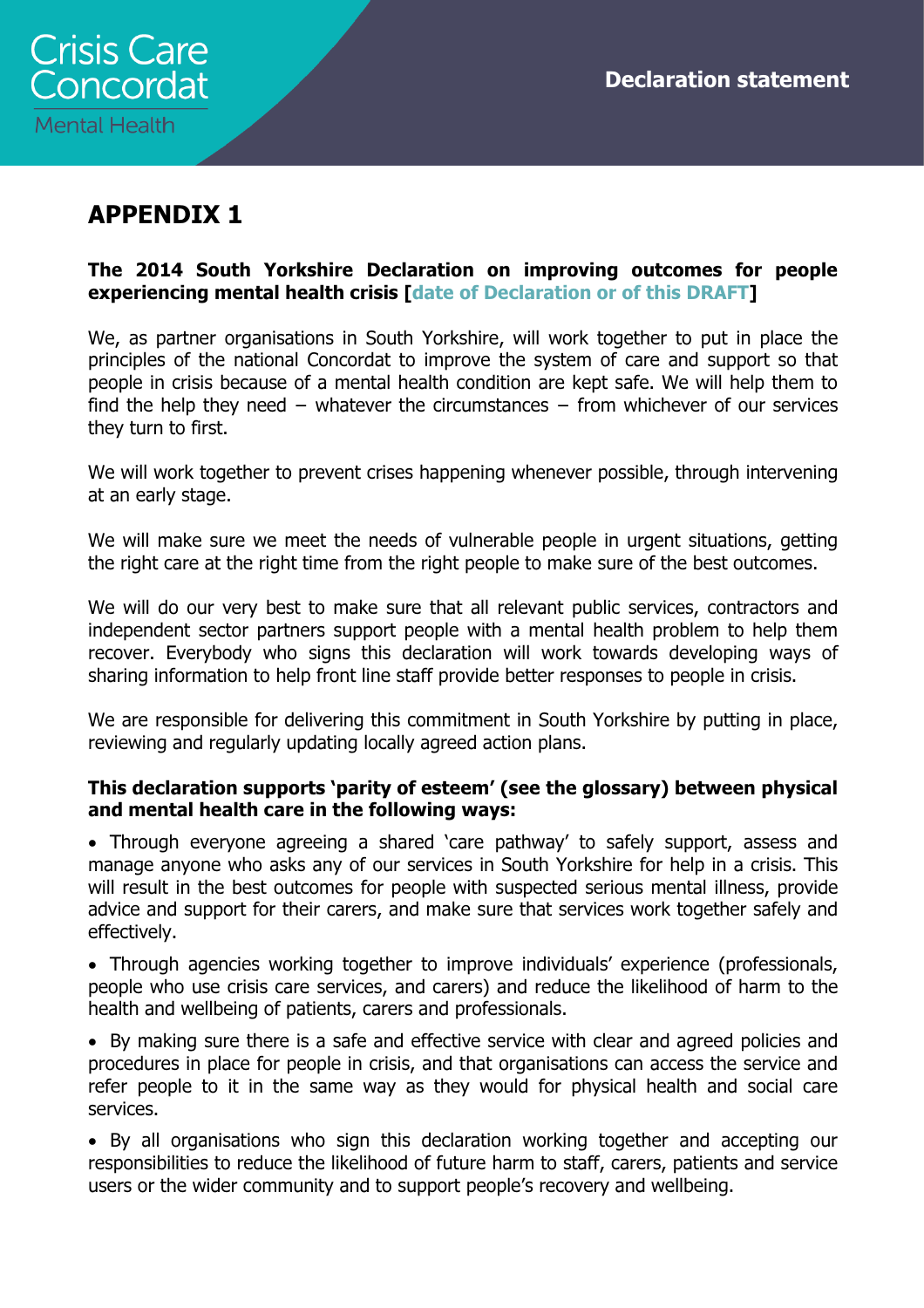Declaration statement



We, the organisations listed below, support this Declaration. We are committed to working together to continue to improve crisis care for people with mental health needs in South Yorkshire.

### Who should sign a local Declaration?

Many local organisations want to support the Declaration because of their commitment to improve mental health care and may want to make a specific contribution within the action plan for continuous improvements.

In addition, certain organisations have a formal (statutory) responsibility and/or a professional duty of care regarding people presenting in mental health crisis:

- Clinical Commissioning Groups
- NHS England Local Area teams (primary care commissioners)
- Commissioners of social services
- The Police Service
- Police and Crime Commissioners
- The Ambulance Service
- NHS providers of Urgent and Emergency Care (Emergency Departments within local hospitals)
- Public / independent providers of NHS funded mental health services
- Public / independent providers of substance misuse services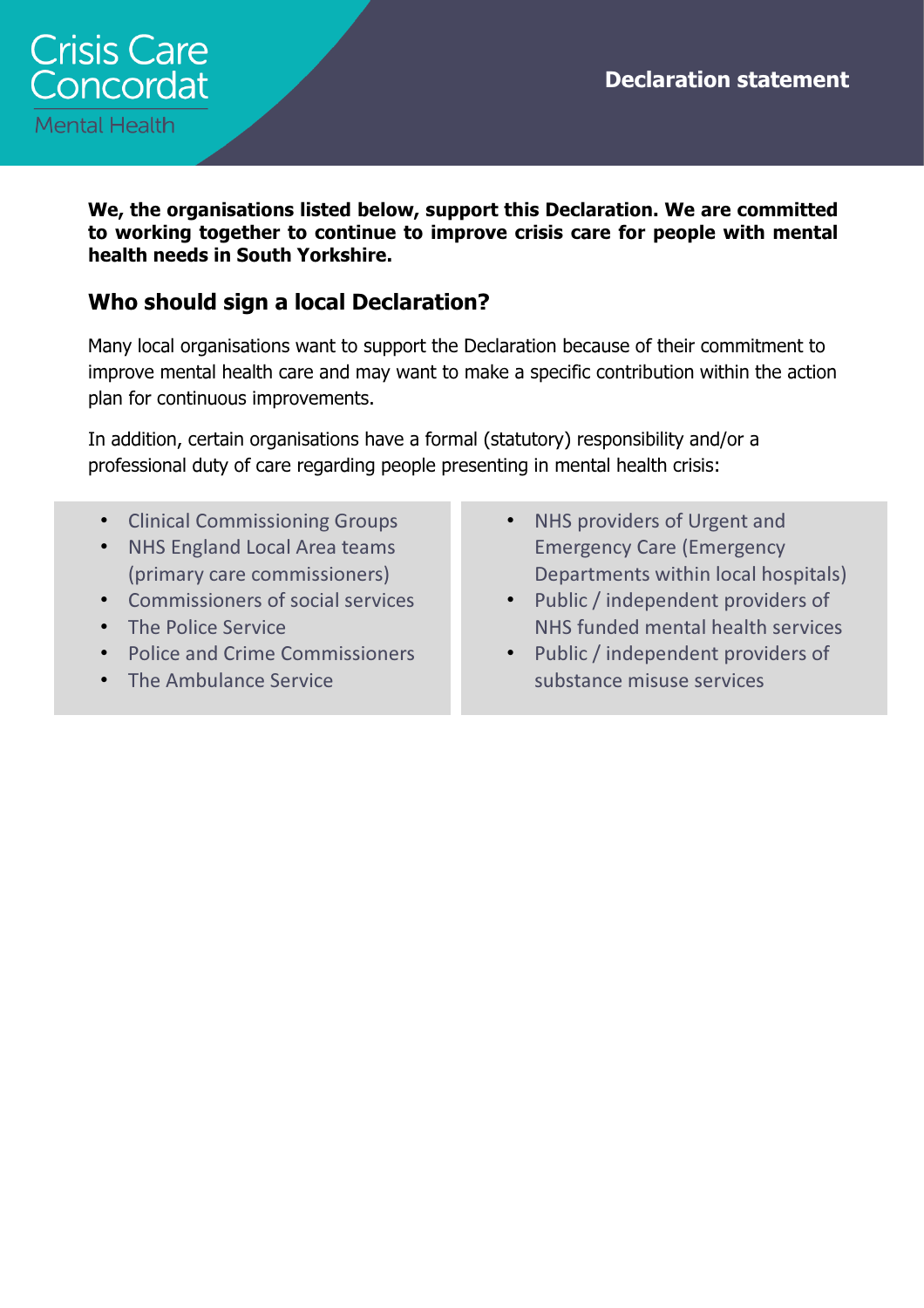# Glossary of terms used in this declaration

| <b>Concordat</b>                      | A document published by the Government.                                                                                                                                                                                                                                                              |
|---------------------------------------|------------------------------------------------------------------------------------------------------------------------------------------------------------------------------------------------------------------------------------------------------------------------------------------------------|
|                                       | The Concordat is a shared, agreed statement, signed by senior<br>representatives from all the organisations involved. It covers what<br>needs to happen when people in mental-health crisis need help.<br>It contains a set of agreements made between national                                      |
|                                       | organisations, each of which has a formal responsibility of some<br>kind towards people who need help. It also contains an action plan<br>agreed between the organisations who have signed the Concordat.                                                                                            |
|                                       | Title: Mental Health Crisis Care Concordat – Improving outcomes for<br>people experiencing mental health crisis<br>Author: Department of Health and Concordat signatories<br>Document purpose: Guidance<br>Publication date: 18 <sup>th</sup> February 2014                                          |
|                                       | Link:<br>https://www.gov.uk/government/uploads/system/uploads/attachme<br>nt data/file/281242/36353 Mental Health Crisis accessible.pdf                                                                                                                                                              |
| <b>Mental health</b><br><b>crisis</b> | When people $-$ of all ages $-$ with mental health problems urgently<br>need help because of their suicidal behaviour, panic attacks or<br>extreme anxiety, psychotic episodes, or behaviour that seems out of<br>control or irrational and likely to put the person (or other people) in<br>danger. |
| <b>Parity of esteem</b>               | Parity of esteem is when mental health is valued equally with<br>physical health.                                                                                                                                                                                                                    |
|                                       | If people become mentally unwell, the services they use will assess<br>and treat mental health disorders or conditions on a par with<br>physical illnesses.                                                                                                                                          |
|                                       | Further information:<br>http://www.england.nhs.uk/ourwork/qual-clin-lead/pe                                                                                                                                                                                                                          |